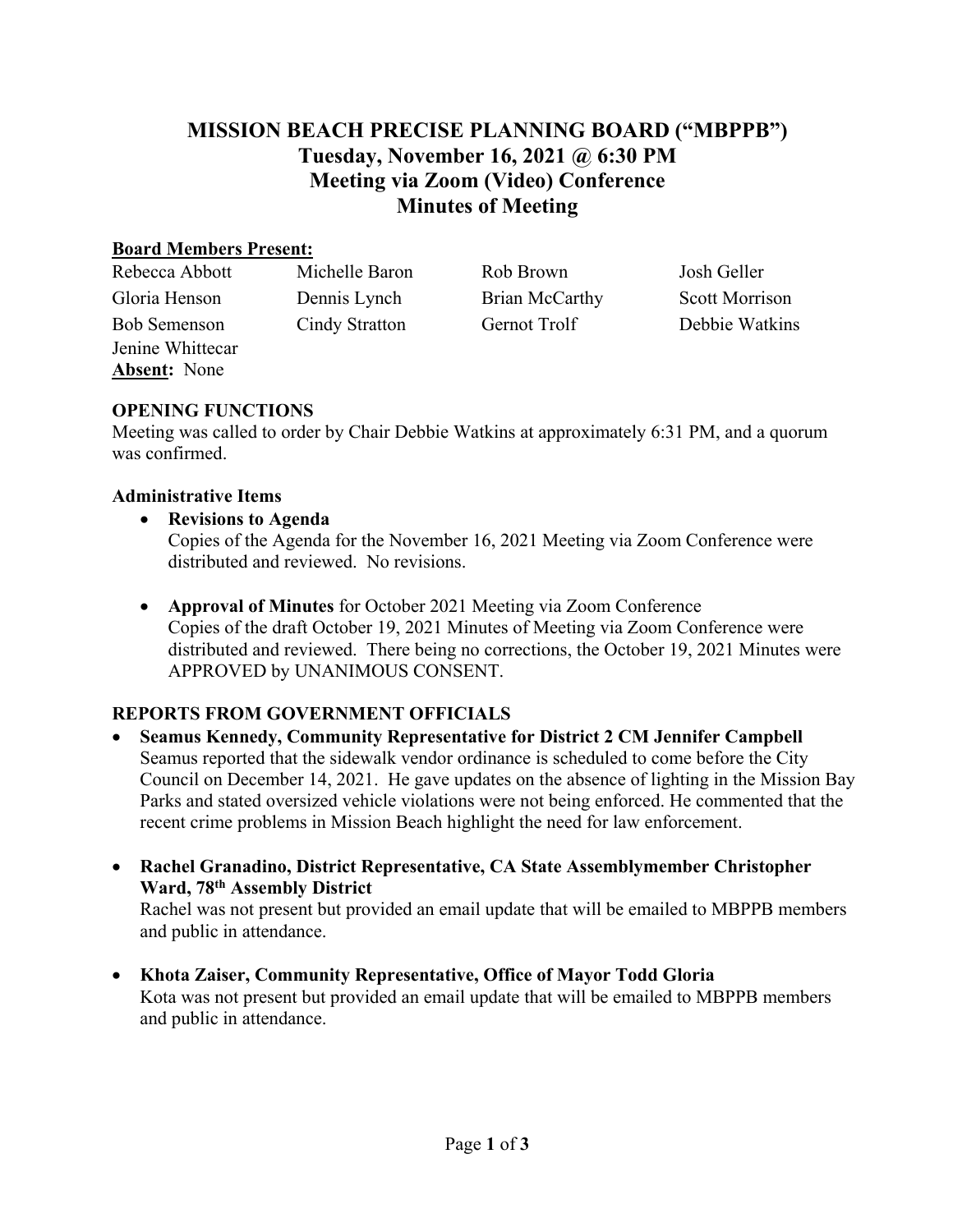#### **BUILDING PLAN REVIEW Action Item:**

• **Bayside Lane Duplex CDP; Project No. 682669:** Coastal Development Permit to demolish an existing duplex and construct a new 4,896 square-foot three story duplex with site walls located at **2625-2627 Bayside Lane**. **Presenter:** Bryan Elia, Masterworks Construction Co.

Homeowner David Lepre is present.

Justin Salbato of Masterworks Construction Co. presented a PowerPoint of the proposed development plans. He pointed out the family will use the property. Justin explained that the property is located at the very south end of Bayside Lane where it curves into Mission Boulevard creating the pie-shaped lot. Standard five foot setbacks are met and each unit is 2,000 sq. ft. right at the 30-foot height limit.

Project Reviewer Dennis Lynch reviewed the proposed development plans for the MBPPB. He commented that building two units when three units were an option was best for the community. After discussion, Dennis pointed out the landscape plans meet the Mission Beach Planned District Ordinance ("PDO") requirements. He pointed out the 9 inch cornice encroaches into the interior side yard and must be reduced to 6 inches pursuant to the PDO. Justin Salbato of Masterworks Construction Co. agreed to reduce the cornice to 6 inches.

The Board and public in attendance were given an opportunity to comment. After further discussion, the following motion was duly made:

**MOTION #1 was made by Dennis Lynch and seconded by Josh Geller TO APPROVE the project at 2625-2627 Bayside Lane with the CONDITION to reduce the cornice in the interior side yard from 9 inches to 6 inches pursuant to the PDO requirements. Applicant agreed to reduce the cornice to 6 inches. VOTE: For: 12 Against: 0 Abstain: 1 Motion passed**.

## **OTHER**

### **Information Item/Possible Action Item:**

• **Paid Parking at Belmont Park's North and South Lots:** Discuss pros and cons as to whether to allow/support paid parking at Belmont Park. **Presenters:** Steve Thomas, Belmont Park General Manager; Josh Geller, MBPPB Area 1 Representative

Chair pointed out this Agenda Item only concerns the two parking lots of Belmont Park and the discussions will not include paid parking at other locations in Mission Beach, particularly those that fall under the purview of the Mission Bay Park Committee, like Bonita Cove.

Steve Thomas opened the discussion related to paid parking for the purpose of reducing the recent crime in and around Belmont Park. Steve explained there were several options to help make the Coastal Commission more acceptable to paid parking. One option was validation for parking by going into the park for a validation to park. The validation concept could also identify resident parking. Steve commented that Belmont Park has agreed to pay for the desired gate in the south parking lot but has not received approval from the City for the installation in over six months. The